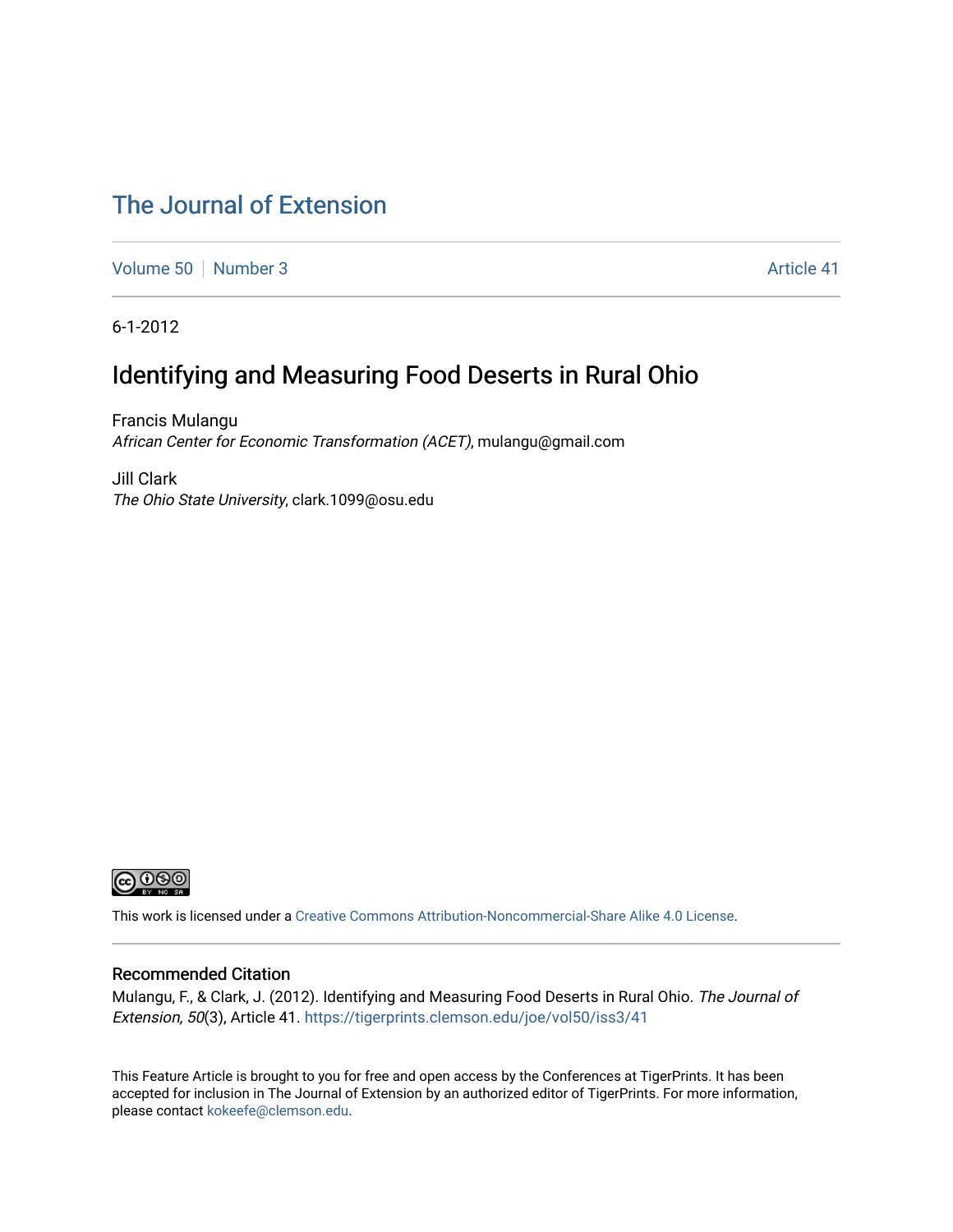

**June 2012 Volume 50 Number 3 Article Number 3FEA6**

[Return to Current Issue](http://www.joe.org/joe/2012june/)

## **Identifying and Measuring Food Deserts in Rural Ohio**

**Francis Mulangu** Agricultural Economist African Center for Economic Transformation (ACET) Accra, Ghana [mulangu@gmail.com](mailto:mulangu@gmail.com)

#### **Jill Clark**

**Director** The Center for Farmland Policy Innovation The Ohio State University Columbus, Ohio [clark.1099@osu.edu](mailto:clark.1099@osu.edu)

*Abstract: The purpose of our article is twofold. First, we introduce a framework for U.S. Extension educators to measure the extent of food access at any scale when information about food carried by retailers is limited. Second, we create a baseline for the Ohio Food Policy Council so that work to increase food access in rural areas will have a benchmark to measure success. Three broad aspects of food accessibility—physical, economic, and healthful—are considered. Lack of larger supermarkets, lack of competition, and high concentrations of nearby fast food alternatives are three issues that deserve attention in rural Ohio.*

### **Introduction**

Access to affordable and nutritious food by low-income and rural communities has long been a concern to advocates, policymakers, and the general public. In the past, these concerns led to the creation of programs such as the Supplemental Nutrition Assistance Program (SNAP, formerly known as the Food Stamp Program) and the Supplemental Nutrition Program for Women, Infants, and Children (WIC). Despite the advent of these food assistance programs, some low-income rural communities are still lacking adequate access to nutritious food, and residents live in food deserts. Recently, increases in obesity and chronic diseases associated with poor diets have led to concerns that some low-income and rural communities still lack access to affordable and nutritious foods. These concerns led the U.S. Congress, in the 2008 Farm Bill, to request that the Department of Agriculture (USDA) conduct a study of these food deserts. Published in June 2009, the USDA study concluded that:

- 2.3 million (2.2% of all) U.S. households live more than a mile from a supermarket AND do not have access to a vehicle;
- 3.4 million (3.2% of all) U.S. households live between 0.5 to 1 mile AND do not have access to a vehicle;
- 4.4% of U.S. households in rural areas live more than 1 mile from the supermarket AND do not have access to a vehicle; and
- 22% of U.S. households in low-income urban areas live 0.5 to 1 mile from a supermarket with no access to a vehicle.

Likewise, the Ohio Food Policy Council became interested in understanding the extent of food deserts in rural Ohio for the purpose of recommending methods to reduce inadequate food accessibility and to establish a benchmark from which future policy success can be measured. To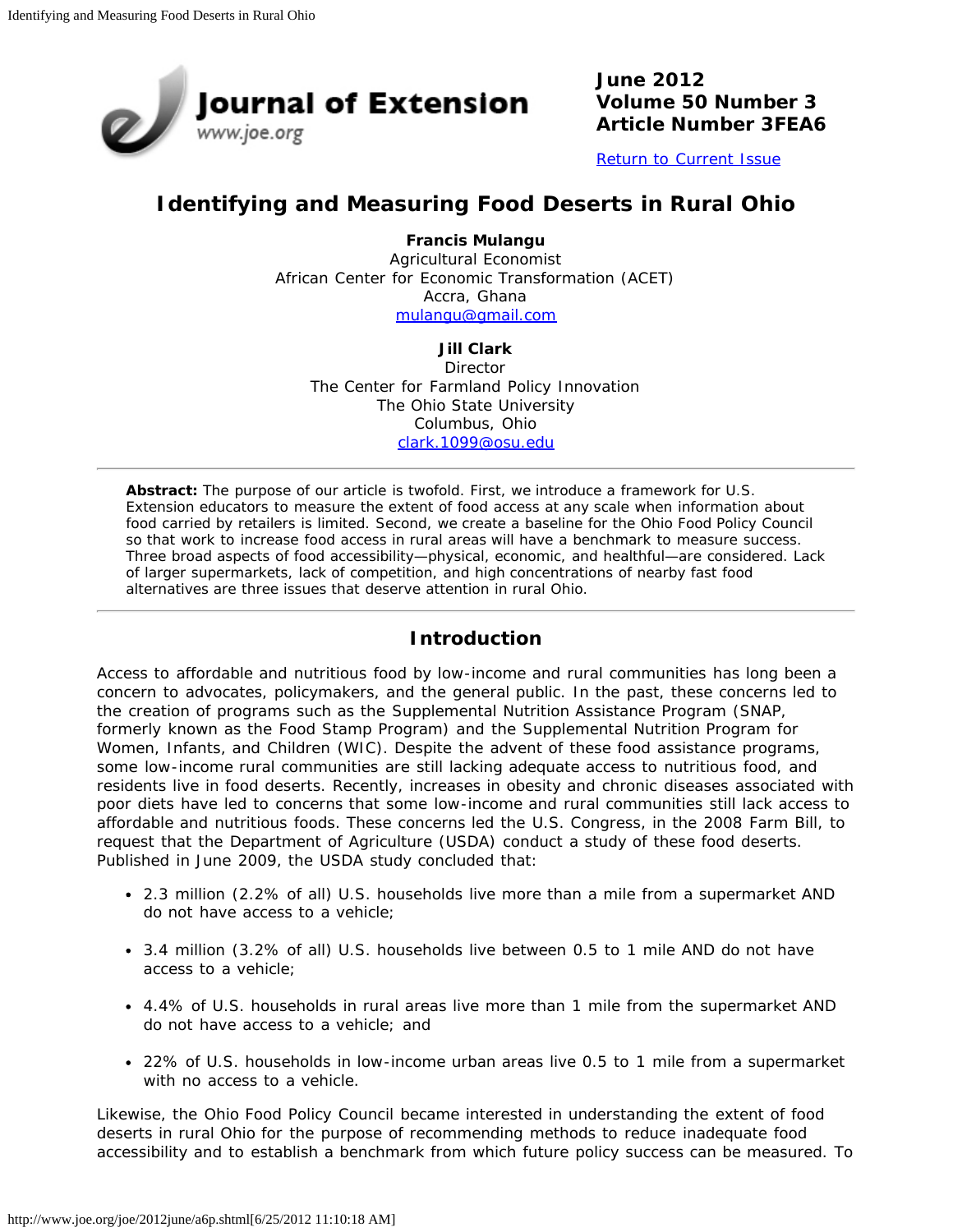this end, we conducted a study of Ohio rural food deserts.

The Ohio Food Policy Council was established by Governor's Executive Order #27S by Governor Strickland in August of 2007. Its mission is to:

- 1. Collect and analyze information on the production and processing of food in Ohio as well as the patterns of food consumption.
- 2. Protect Ohio's valuable farmland and water resources by encouraging the growth of food products in Ohio.
- 3. Provide those in need with greater access to fresh and nutritious foods.
- 4. Assist Ohio farmers and businesses in marketing their food products inside and outside the state.
- 5. Develop strategies to link producers and consumers in local food systems.

### **What Are Food Deserts?**

The language in the 2008 Farm Bill defines a food desert as an "area in the United States with limited access to affordable and nutritious food, particularly such an area composed of predominantly lower income neighborhoods and communities" (USDA, ERS, 2009). Accordingly, the methods we chose for identifying food deserts in the study reported here use three broad aspects of accessibility—physical accessibility, economic accessibility, and healthful accessibility.

Food deserts have traditionally been discussed in an urban context, but can exist in both urban and rural areas, as supermarkets continue to move towards newer suburban developments characterized by higher incomes and greater buying potential (Gallagher, 2006). This is important for Ohio, a state that features several substantial urban centers, but is also home to a significant rural population (nearly 43% of Ohio households).

Further, in order to restore the land-grant mission, we argue that practical work such as food desert identification should be part of Extension services. In fact, such work will promote the land-grant mission by allowing Extension educators to engage in catalytic work for food system revitalization (Colasanti, Wright, & Reau, 2009).

## **Measuring Food Accessibility**

Various approaches have been used to measure the size of food deserts. In Chicago, Gallagher (2006) estimated the impact of food deserts on public health by approximating a "Food Balance Score" that was done by dividing distance of every city block to the nearest fresh food outlet over distance to the nearest fast food restaurant. Rose et al. (2009) used a 1 km radius to estimate service areas of supermarkets in New Orleans. Apparicio, Cloutier, and Shearmur (2007) used three measures of accessibility to food outlets to identify food deserts in Montreal, Canada: proximity (distance to the nearest supermarket), diversity (number of supermarkets within a distance of less than 1000 meters), and variety in terms of food and prices (average distance to the three closest different chain-name supermarkets). Several other studies were undertaken in California, Missouri, Texas, Mississippi, and many other states using similar methods with slight adjustments (Algert, Aditya, & Douglas, 2006; Baker, Schootman, Barnidge, & Kelly, 2006; Berg & Murdoch, 2008; Blanchard & Thomas, 2008).

The study reported here framed food accessibility in rural Ohio along the three axes of accessibility introduced earlier.

- 1. Physical accessibility measures food accessibility by estimating vehicle travel time, walking travel distance, and public transportation accessibility. In other words, physical accessibility identifies households that are able to efficiently and easily access a food outlet via private and/or public transportation.
- 2. Second, since households' demand for food is a function of income and price, economic accessibility measures food accessibility by estimating median income and poverty rate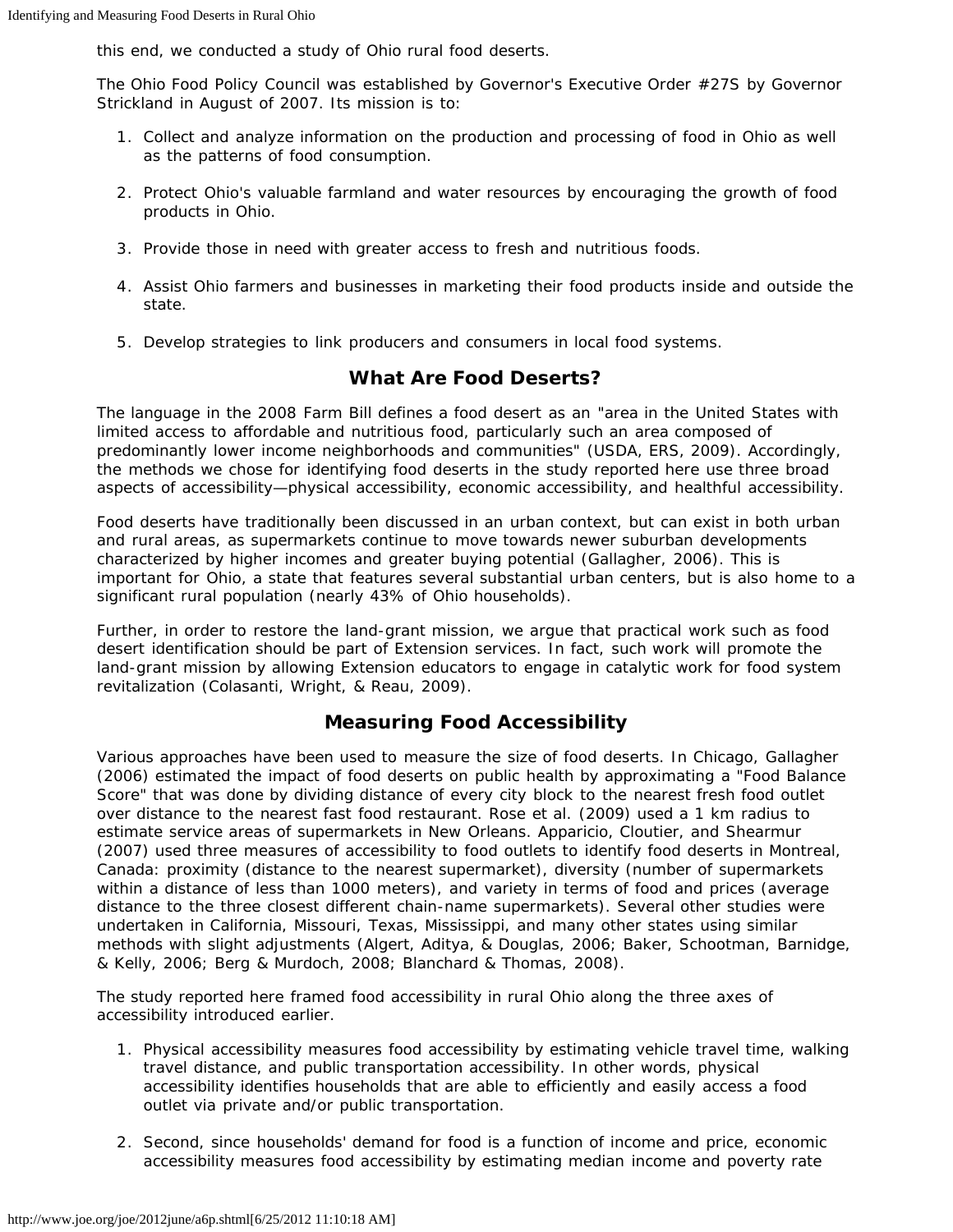and calculating the level of local competition between supermarkets, which determines local price levels.

3. Finally, the healthful accessibility aspect measures food accessibility by identifying households faced with nutritional challenges compounded by high concentrations of nearby fast food alternatives on one hand, and less nutritional food alternatives at the store on the other hand.

Unlike previous approaches, our framework can be applied at any scale with or without a Geographic Information System (GIS) environment. However, almost all of our analysis was conducted in a GIS environment, using ESRI's ArcGIS software. We combined a visual and a statistical approach to measure the size of food deserts and the impact on rural Ohioans. We considered "rural" Ohio to be those areas of the state designated as not urbanized in the 2000 United States Decennial Census. Using ArcGIS, we overlayed the Census TIGER urbanized area shape file <<http://www.census.gov/geo/www/tiger/>> on to the state boundary to "mask" out all urbanized areas in the state.

The demographic data was estimated for 2008 using block group spatial data with associated demographic data from ESRI's ArcGIS Business Analyst extension. We estimated that a total of 5,209,819 Ohioans are living in rural areas (1,979,561 out of 4,627,893 households). In the study, we focused on households as opposed to individuals because that is the standard set by the USDA ERS (2009) study.

We assumed that most rural Ohioans purchase their fresh and nutritious food from retail food outlets (USDA ERS, 2009). The retail grocery store spatial and descriptive data was also provided by ESRI's Business Analyst, which is originally sourced from InfoUSA. Each business location has a North American Industrial Classification System (NAICS). We used the 4-digit NAICS code 4451 for supermarkets and other grocery and convenience stores. We added in large super-centers (NAICS code 4529) that carry a full line of grocery products among other lines of products, such as WalMart. We refer to both of these types of stores as "retail grocery stores" in general. Therefore, retail grocery stores entail all sizes of outlets from corner stores to super-centers. When we refer to large supermarkets, we narrow down grocery stores to include only those stores with 40,000 square feet or greater. The median square footage of a supermarket was 47,500 in 2007, with big boxes over 100,000 square feet. Later, when calculating healthful food accessibility, we use location data on fast food restaurants (NAICS code 72221).

Because the study analyzed all of rural Ohio, it was necessary to use secondary data. Therefore, we focused only on retail grocery outlets as defined by the North American Industry Classification System (NAICS) and not on all places that rural Ohioans obtain food.

### **Geographical Accessibility**

We measured physical accessibility in three ways: via driving, walking, and, to a much more limited extent, public transportation. To capture the first segment of geographic accessibility, we identified the location of every retail grocery store in rural Ohio and those located near the border between Ohio and its bordering states (Michigan, West Virginia, Kentucky, Indiana, and Pennsylvania). Using ArcGIS Network Analyst, we calculated a 10-minute drive distance along the road network to these outlets (again, outlets ranging in size from a corner store to a supercenter). Using block group data from the census, we estimated the number of households living in and out of a 10-minute drive along roads (Figure 1). We also used the demographic data to estimate the number of rural households with and without access to a vehicle. The use of drivetime at this scale (all the rural areas in a state) is unique. Most often straight-line distance is used, which is less accurate, particularly in rural areas, where the road network is not as dense. The results state that:

- 24% (or 475,095 rural Ohio households) of rural Ohioans households do not live within a 10-minute drive of a retail grocery store of any size.
- Of the households living within a driving distance to a retail grocery store, 5% (or 75,223 rural Ohio households) do not own a car.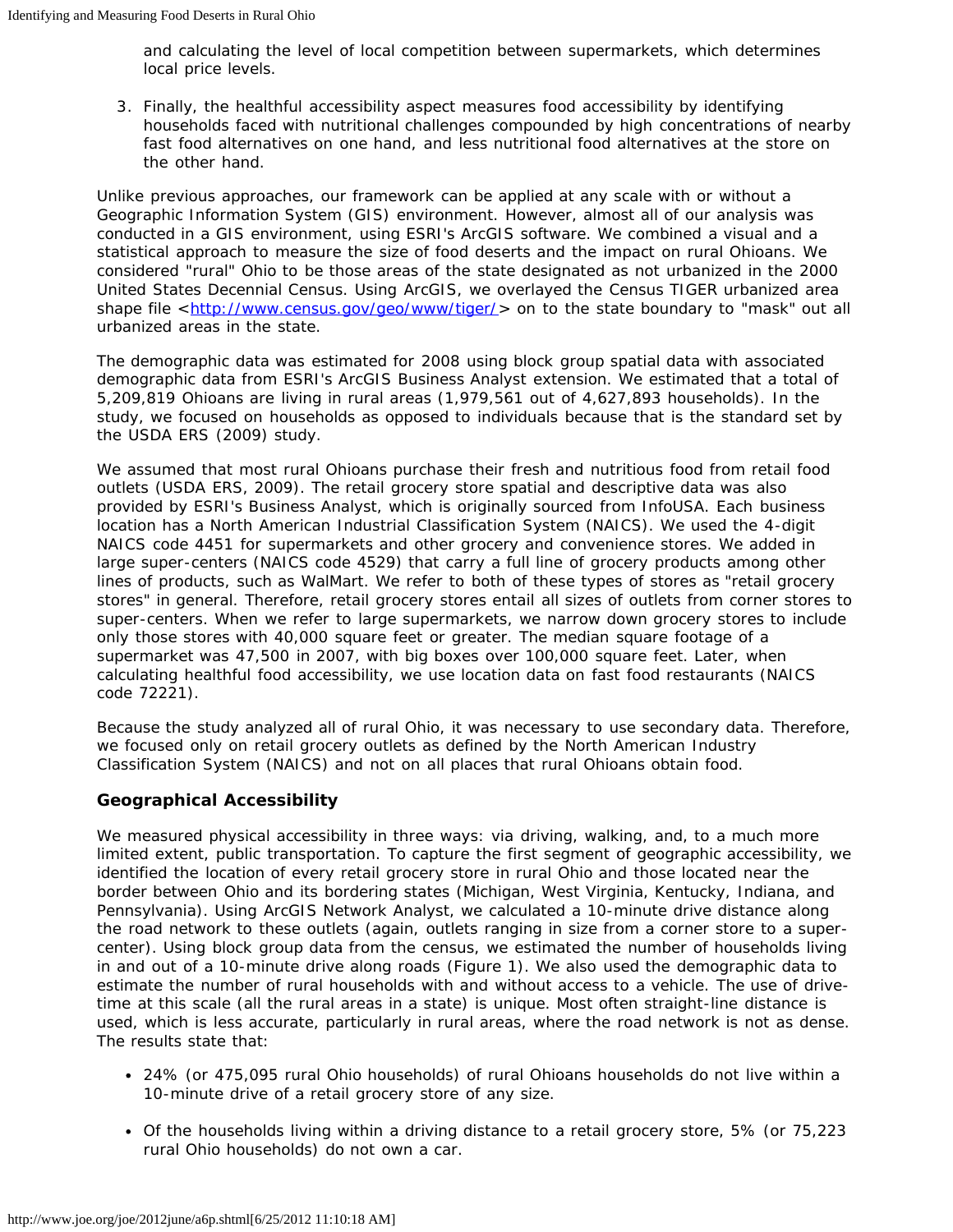3.8% (or 75,223 rural Ohio households) of rural Ohioans live within driving distance of a retail grocery store AND do not have access to a vehicle.





We also estimated the number of rural Ohioan households living within walking distance of a food outlet. We first created a 1-mile walk distance around each grocery store and calculated the number of rural households living in and out of the walking distance buffers (Figure 2). We recognize that this distance is quite far in an urban setting, but not in a rural setting. In most urban studies, ½ mile is used as walking distance (Rose et al. (2009); Apparicio, Cloutier, & Shearmur, (2007); Algert, Aditya, & Douglas (2006)).

- 75% of rural Ohio households live further than a 1-mile walking distance to a grocery store.
- 59,389 rural Ohio households, or 3%, live more than 1 mile from a supermarket AND do not have access to a vehicle.

To capture the third element of physical accessibility, we focused on public transportation. Bus service is very inconsistent across rural areas of Ohio. Counties such as Gallia County in Appalachia, Ohio, have no bus service. The Gallia County Council on Aging does provide transportation for Gallia County senior citizens age 60 and older to grocery stores. There are exceptions for individuals between 50 and 60 years of age. Therefore most individuals in Gallia County under 60 years old have limited access to grocery stores and must secure alternative transportation, which can be a double burden for those residents with low incomes.

Further, due to the lack of complete data on bus accessibility in rural Ohio, we limited our study to a case study. In Marion County, the bus service is available within the downtown area and 5 miles around the downtown area (Figure 2). Therefore, we first estimated the bus service area by creating a 5 mile-radius around downtown Marion. Then, we calculated the total number of households inside and outside the bus service area.

• Most of the grocery stores are within the bus service area, but 27.5 % of Marion county households (or 6,890) do not live within a bus service area.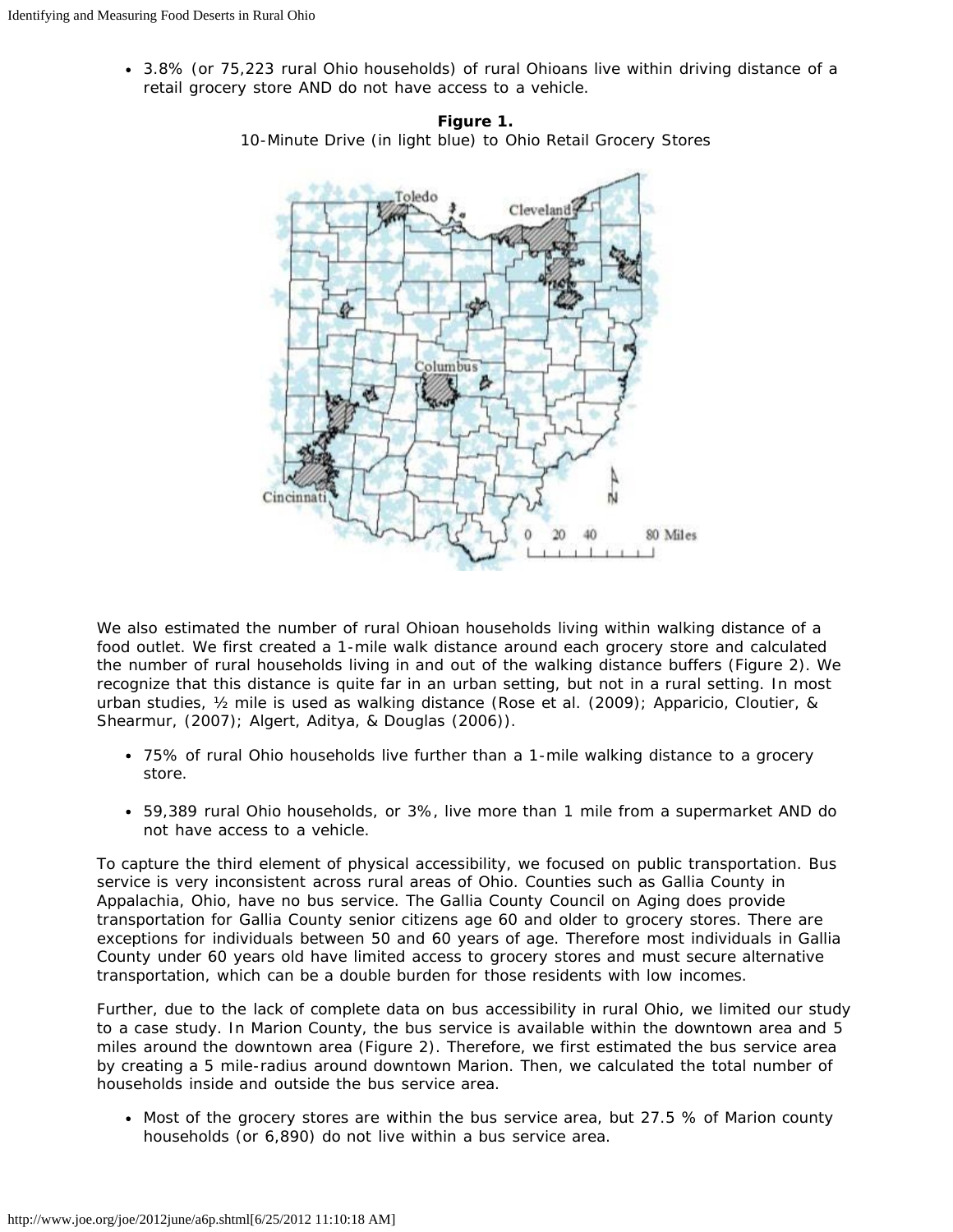- 2.4% of households (or 601) live outside of a bus service area AND do not own a car.
- 38.7% of households (or 9,696) live outside of a 10-minute drive (in orange on the map), while 1% of Marion County households (or 251 households) live outside of a 10-minute drive AND do not own a car AND live outside of a bus service area.



**Figure 2.** Retail Grocery Store Access via Public Transportation, Marion County

#### **Economic Accessibility**

Next we examined economic accessibility of food. Economic accessibility is divided into income and price segments because demand for food is a function of both income and price. Limited accessibly due to low income was captured by measuring the median per capita income and households living inside and outside of both the 10-minute drive and 1-mile walk to grocery stores. We did this by using the resulting shapefiles from the physical accessibility section driving and walking examples and overlaying them on the block group spatial demographic data to estimate the mean yearly per capital incomes both in and outside of those drive times and walking distances.

- Median yearly per capita income of households living further than a 10-minute drive is \$22,371, and the median yearly per capita income of households living within a 10-minute drive \$23,105, which are statistically different.
- For rural Ohio households making under \$10,000, we found that 9.7% of these households (or 134,827 households) live within a 10-minute drive and 9.9% of households (or 42,223 households) live outside a 10-minute drive.

To capture the price segment of economic accessibility, we identified communities dominated by a single large supermarket (>40,000 sq feet). The assumption is that communities dominated by one food outlet are more likely to face higher prices, an indication of food affordability, because of monopolistic forces (Basker, 2005). Selecting the large supermarkets out of the retail grocery store spatial data, we then calculated the drive distance to each of the stores. Next, we identified where these drive distances overlapped (Figure 3). Households in rural Ohio that were located in areas that drive distances overlapped are considered to be in a competitive zone for large supermarkets.

- 583,271 of rural households (29.5%) live in areas where there is some competition—being within a 10-minute drive of more than one large supermarket.
- 268,333 households (13.6%) live in areas that are dominated by one larger supermarket that may have higher prices because of lack of competition.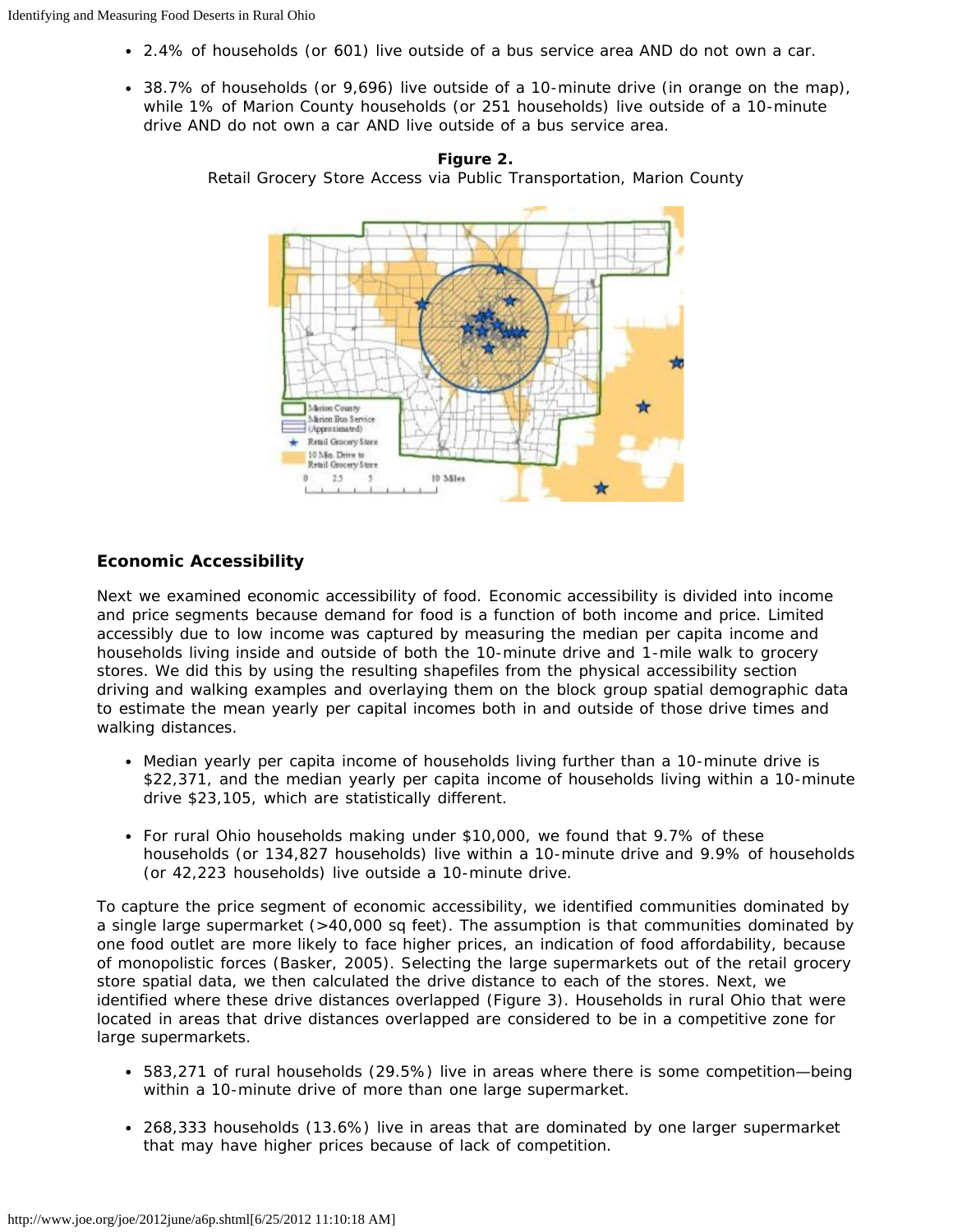Of these households, 16,786 of them (or 6.3%), do not own vehicles to drive to a more competitive zone.



**Figure 3.** Geography of Large Supermarket Competition

#### **Healthful Accessibility**

To estimate healthful accessibility we assumed that larger stores have relatively more shelf space and a larger variety of goods. We used the layer of large supermarkets from the previous section and the 10-minute drive distance to estimate the number of Ohio rural households, and whether or not they had access to a vehicle, that are within a 10-minute driving distance and those that are not.

- 43.0% or 851,604 households live in a 10-minute drive of a large supermarket.
- For those households within this 10-minute driving-distance, 51,252 households (6.0%) are without a car.

To further explore healthful accessibility, we compared accessibility of limited service restaurants (often referred to as "fast" or "convenience" food establishments) to accessibility of large supermarkets. In particular, we were interested in how many rural Ohioans are within a 10 minute drive distance from a fast food restaurant and *not* a 10-minute drive to a supermarket. To define fast food restaurants we used the North American Industry Classification System (NAICS) definition for "Limited-Service Eating Places" (72221).

Figure 4 illustrates in beige those areas of rural Ohio that are more proximate to fast food than they are to a supermarket. Those households in white areas are outside a 10-minute drive of both fast food and large supermarkets. Therefore, households in green and white areas in Figure 4 suffer from physical and healthful inaccessibility. The 486,702 rural households in green areas (or 24.6% of rural Ohioans), however, also face nutritional challenges compounded by high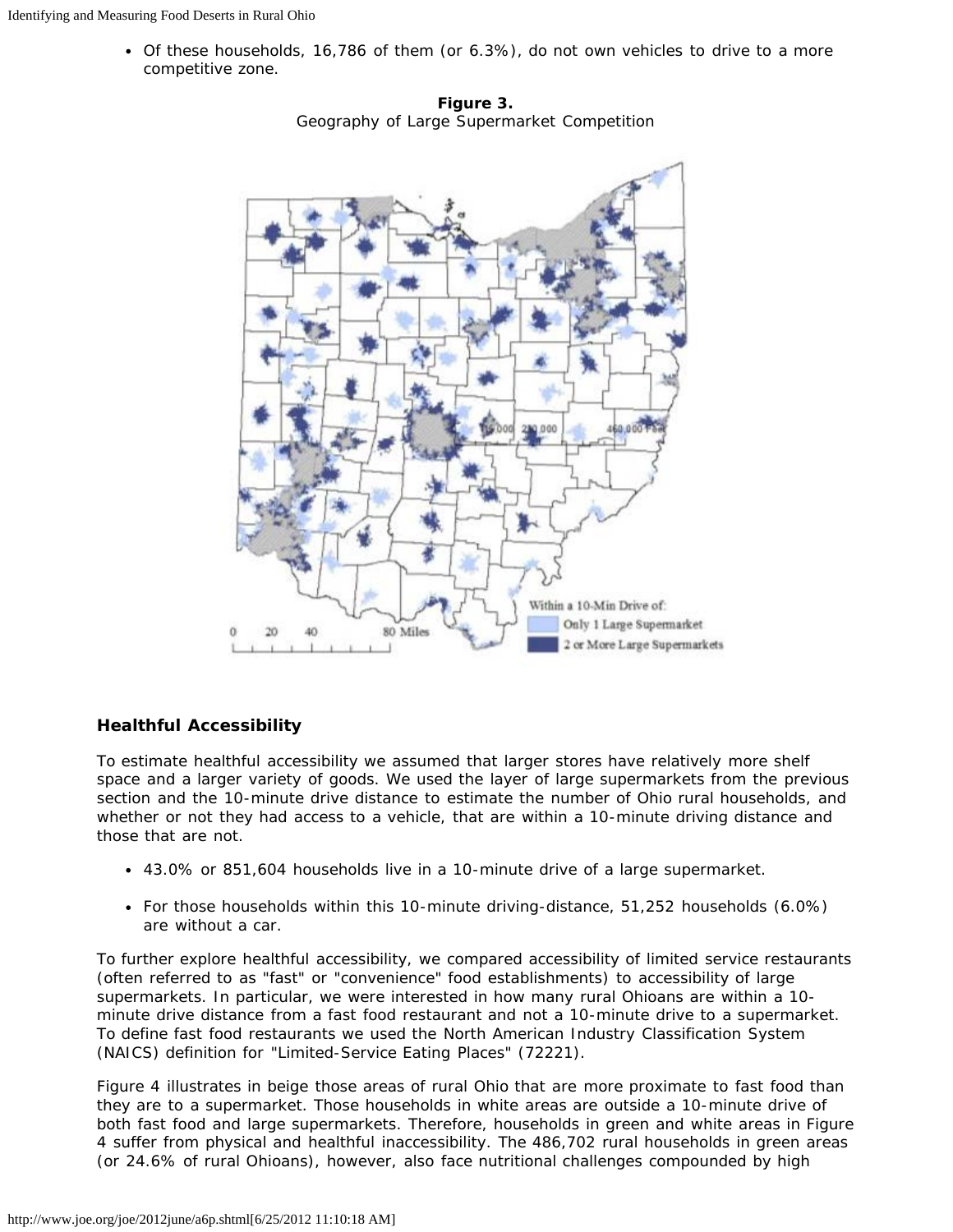concentrations of nearby fast food alternatives. This situation is what Gallagher (2006) calls the "Food Balance Effect."

**Figure 4.** Rural Ohio Areas with Fast Food Access and Not Large Supermarket Access (in beige)



**Figure 5.** Comparing Access, Selected Results for 2008 Rural Ohio Households



## **Rural Ohio Households**

**Conclusion**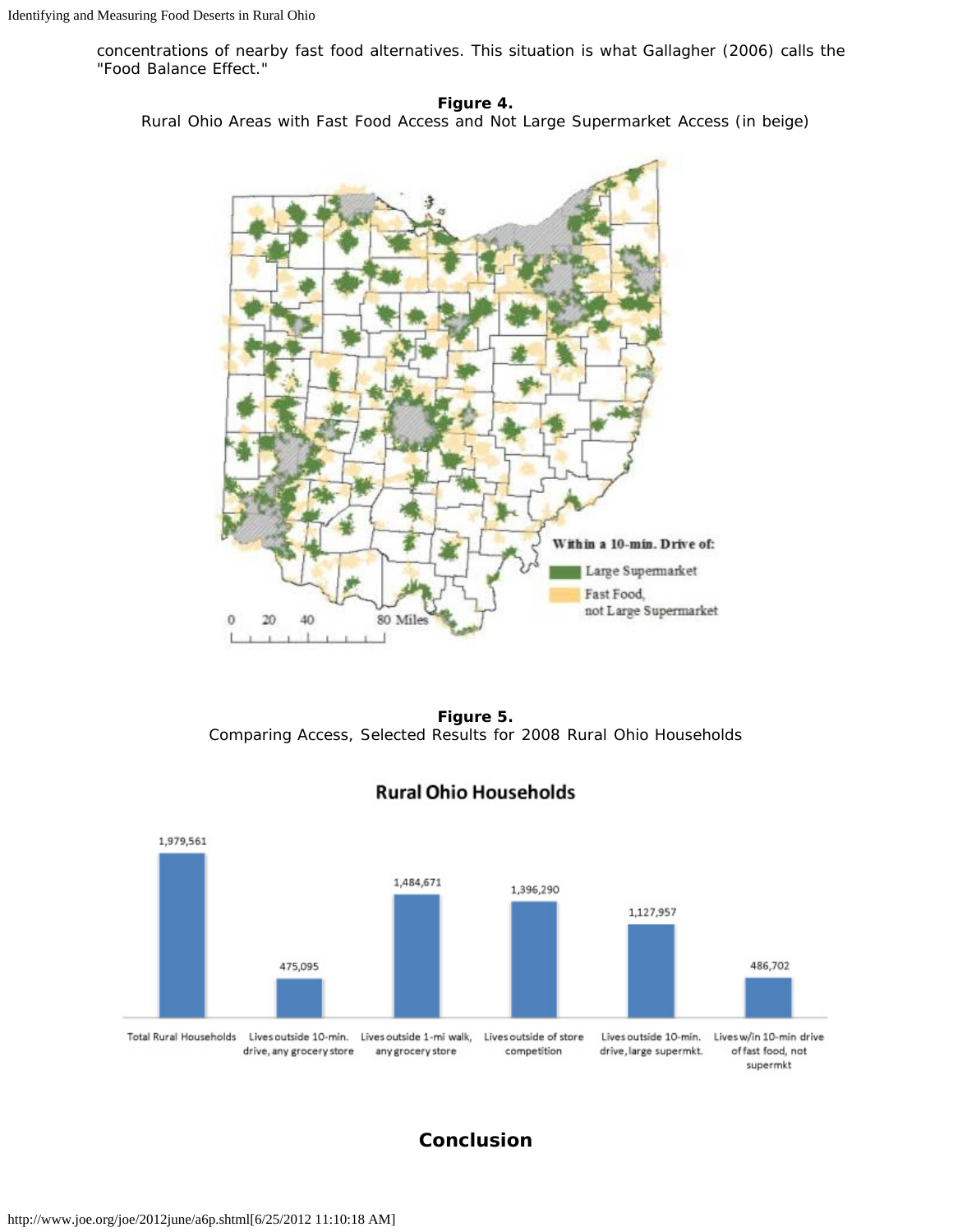Food deserts exist throughout the United States in areas where individuals lack physical, economic, and healthful accessibility to nutritious food. The 2009 food deserts study conducted by the USDA found that 2.2% (2.3 million) of all U.S. households live outside of walking distance, or a 1-mile radius, of a supermarket and do not own a vehicle. However, that number rises to 4.4% when only rural households are considered. Similarly, 3% (59,389) of rural Ohio households live beyond a 1-mile walk of a retail grocery store of any size and do not own a vehicle. It is important, then, to note that rural areas, with their greater distances, present a unique challenge to food access.

Findings suggest that Appalachian and western portions of Ohio have greater food gaps. Appalachia, in particular, suffers from a lack of large supermarkets. Further, lack of larger supermarkets and lack of competition are two issues that deserve attention in rural Ohio. A large number of rural Ohioans face nutritional challenges compounded by high concentrations of nearby fast food alternatives.

Previous studies offer policy recommendations for increased access including: creating new outlets, increasing the healthiness of food offerings at existing outlets, developing new transportation opportunities, and using alternative distribution methods. These recommendations, however, focus on solutions applicable primarily to urban food deserts and, although helpful, do not fully address the unique aspects of rural food deserts. Rural food deserts should be considered differently for several reasons, but primarily because of issues arising from their lower densities.

Ideally, further study would build on the research reported here by examining further rural points of food access such as farmer's markets, other venues that are not considered retail grocery stores but sell food (like dollar stores), and other methods such as reciprocity and redistribution used by low-income households to increase food access (Wright-Morton, 2008). In addition, further study should explore alternate means of rural transportation and food distribution techniques and how rural food desert solutions may differ from the urban context.

As more and more states, regions, counties, and cities develop food policy councils and groups like them to address restructuring the food system, Extension educators can play a role in the process of developing and evaluating sound strategies (Colasanti, Wright, & Reau, 2009). The three-axis accessibility framework (physical, economic and healthful) presented in the study reported here could be used by Extension educators as a basis for discussion among stakeholders in these groups to: determine what the parameters are for physical, economic and healthful accessibility in their study area; identify food deserts at any scale when limited information is available about food carried by retailers; measure their extent from three main aspects of food accessibility; and create a baseline for future evaluation of food policy council success.

### **References**

Algert, S. J., Aditya, A., & Douglas, S. L. (2006). Disparities in access to fresh produce in lowincome neighborhoods in Los Angeles. *American Journal of Preventive Medicine* 30(5): 365-370.

Apparicio, P., Cloutier, M., & Shearmur, R. (2007). The case of Montreal's missing food deserts: evaluation of accessibility to food supermarkets. *International Journal of Health Geographics* 6(1) 4.

Baker, E. A., Schootman, M, Barnidge, E., Kelly, C. (2006). The role of race and poverty in access to foods that enable individuals to adhere to dietary guidelines. *Preventing Chronic Disease: Public Health Research, Practice, and Policy,* 3(3).

Basker, E. (2005). Selling a cheaper mousetrap: Wal-mart's effect on retail prices. *Journal of Urban Economics*, 58: 203-29.

Berg, N. & Murdoch, J. (2008). Access to grocery stores in Dallas. *International Journal of Behavioural and Healthcare Research* 1(1): 22-37.

Blanchard, T C., & Lyson, T .(2006). Access to low cost groceries in nonmetropolitan counties: large retailers and the creation of food deserts. Paper presented at Measuring Rural Diversity